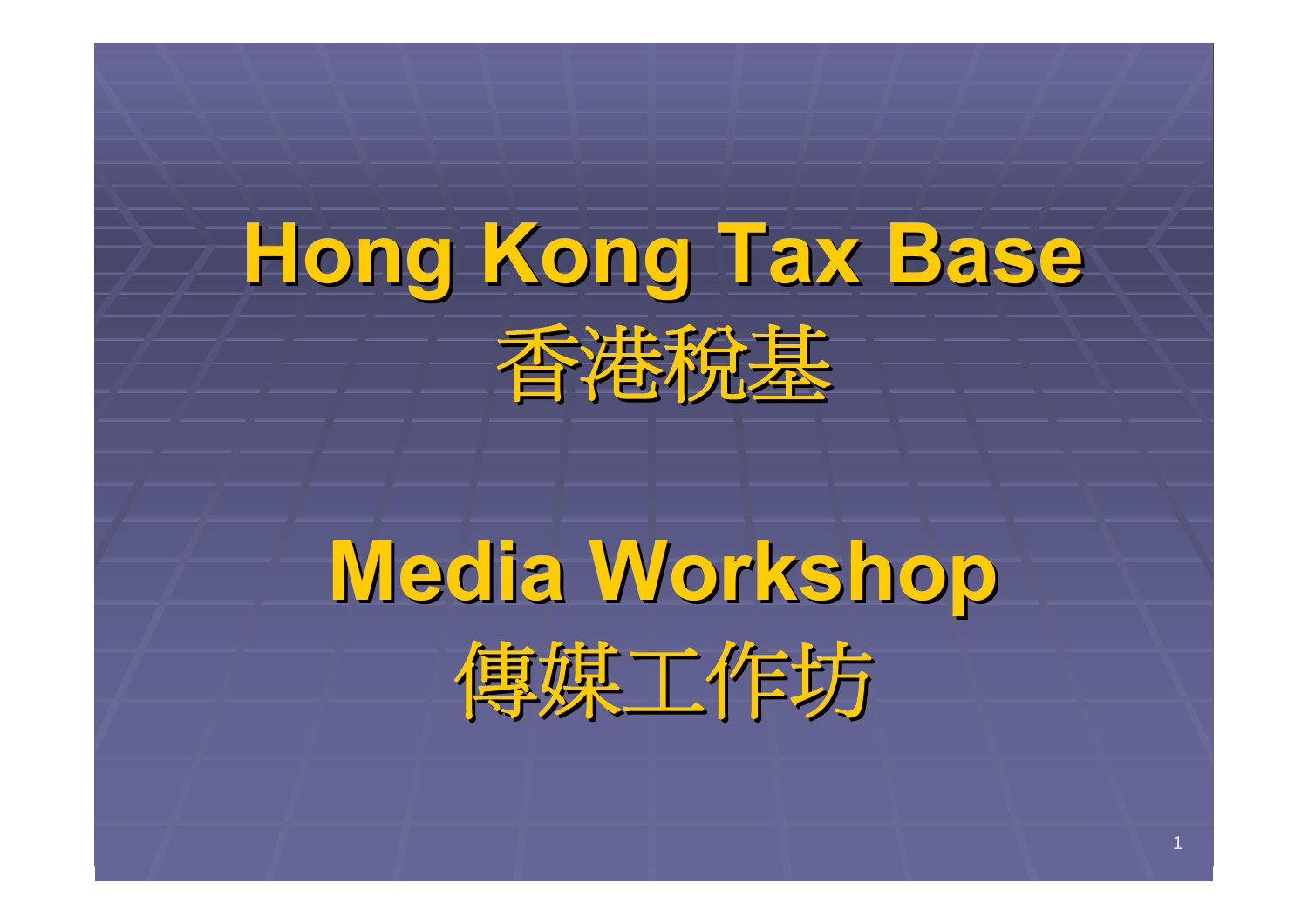

**Too much reliance on too few taxpayers Too much reliance on too few taxpayers** 過份依賴 少數納稅人

 **For Profits Tax, out of around 7 For Profits Tax, out of around 7 50,000 registered businesses, the top 800 pay 6 0% of the total Profits Tax % of the total Profits Tax** 現時全港約有75萬戶登記企業,但60%的利得 稅總收入是來自繳稅最多的 稅總收入是來自繳稅最多的**800**家公司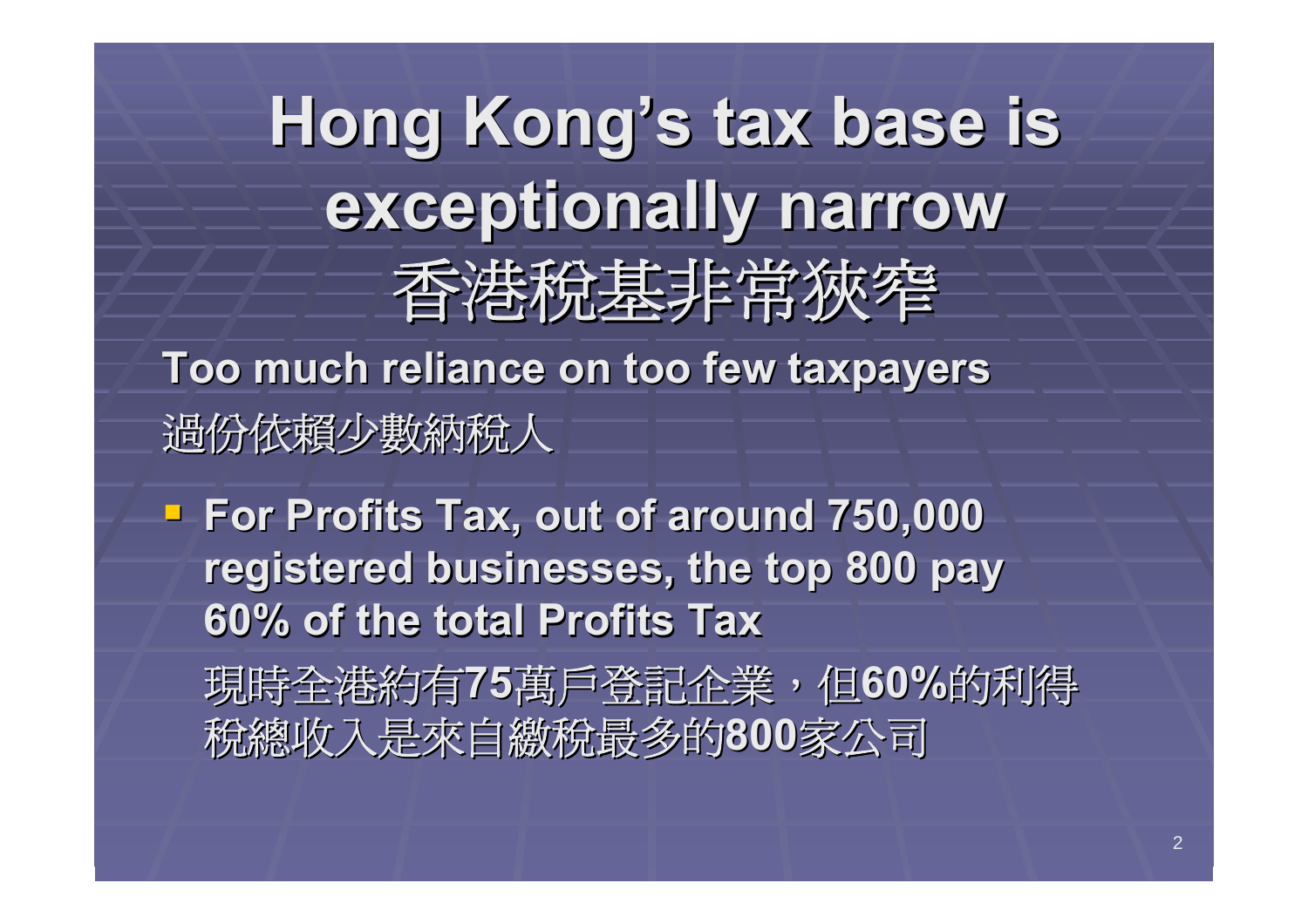## **Hong Kong Hong Kong 's tax base is s tax base is exceptionally narrow exceptionally narrow** 香 稅基非常狹窄

### **For Salaries Salaries Tax** 薪俸稅

|                                                                  | 2005/06            |
|------------------------------------------------------------------|--------------------|
| Working population 工作人口                                          | 3 400 000          |
| Salaries Taxpayers 薪俸稅納稅人                                        | 1 200 000<br>(35%) |
| <b>Contribution from top 100,000 taxpayers</b><br>繳納薪俸稅最多的10萬名人士 | 60%                |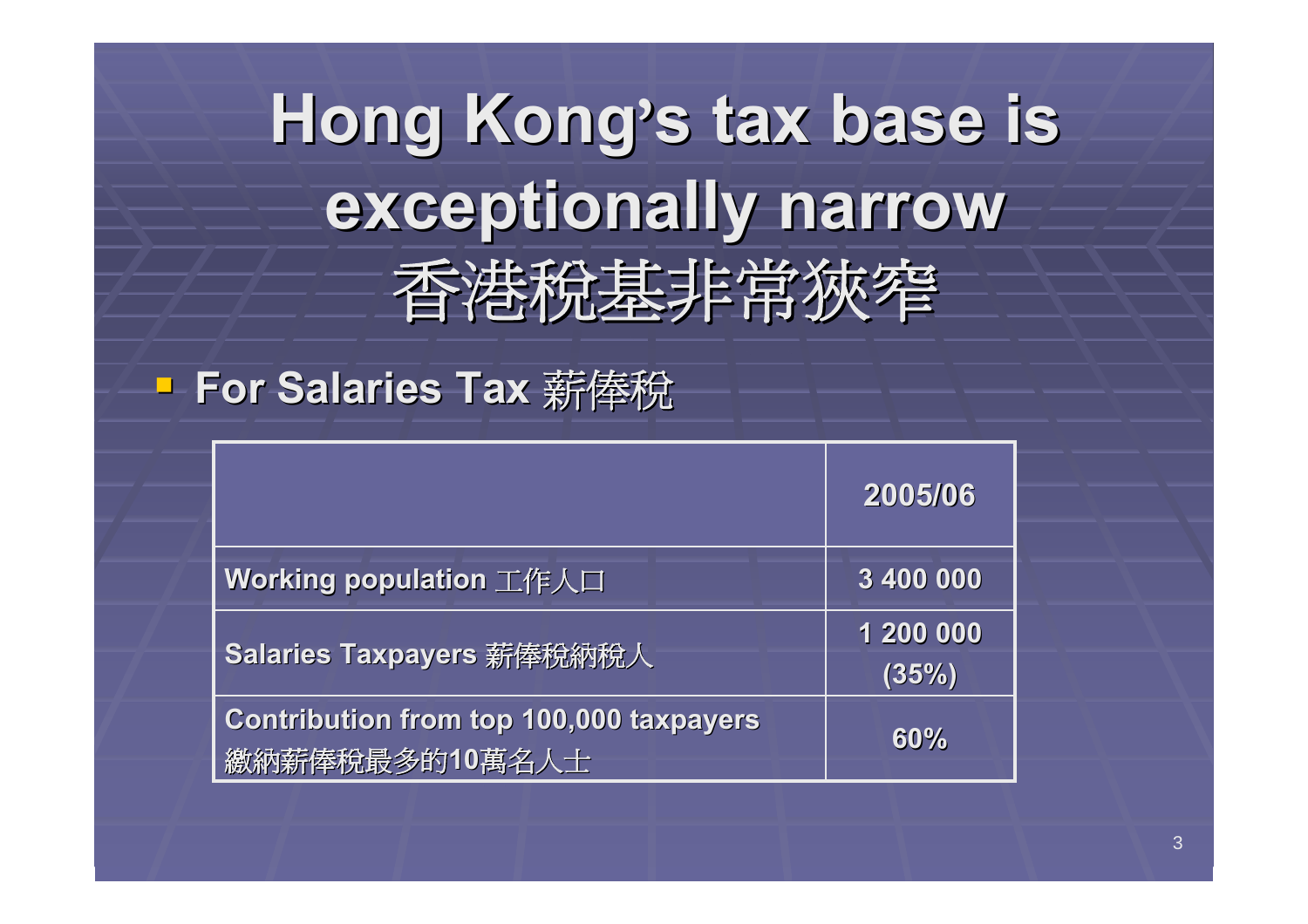#### **HK/OECD comparison**

#### 香港與經合組織比較



**Tax Components : as a percentage of total tax revenue**

Hong Kong (2001-02 to 2003-04 fiscal years) and OECD (2001-2003 calendar years)香港(2001-02 至2003-04 財政年度)及經合組織(2001-2003年)

\*Consumption Tax in Hong Kong includes Duties, Betting Duty, Hotel Accommodation Tax, Air Passenger Departure Tax and Motor Vehicle First Registration Tax 香港的消費稅包括應課稅品稅、博彩稅、酒店房租稅、飛機乘客離境稅及汽車首次登記稅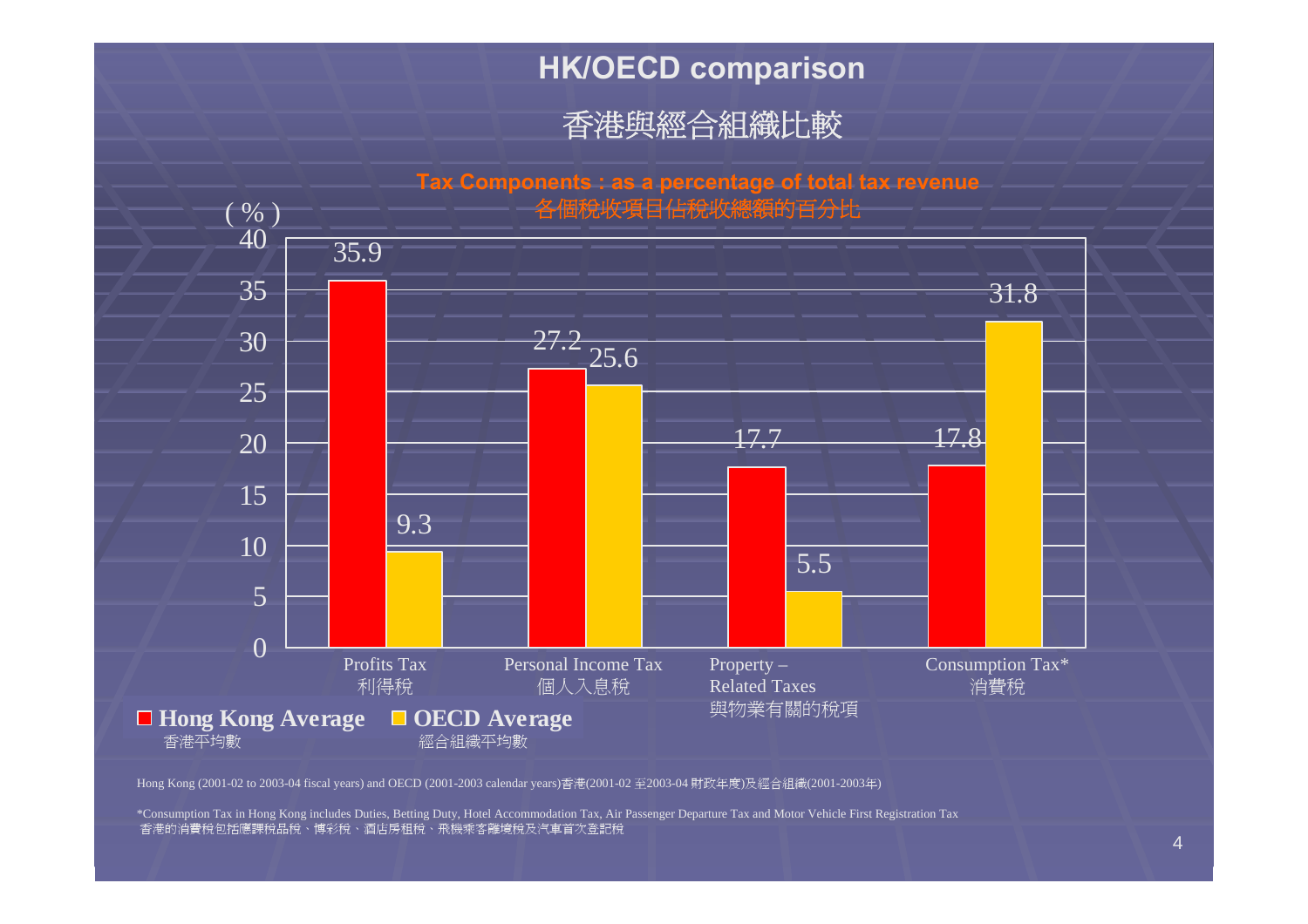## **Problems of a narrow tax base Problems of a narrow tax base** 稅基狹窄所帶來的問題 稅基狹窄所帶來的問題

**Unable to provide a stable revenue base capable of growing with the economy economy** 不能提供可配合經濟增長的穩定稅收基礎

 $\blacksquare$ **Constrains our ability to manage and plan our public finances (our** expenditure on social welfare, education, health services and **infrastructure infrastructure is very rigid is very rigid)** 削弱管理及計劃公共財政的能力 **(**香港的社會福利、教育、醫療服務及基建的 開支均缺乏彈性 **)**

 $\Box\!\!\!\Box\!\!\!\Box$ **Not robust enough to meet challenges arising from an ageing population population** 不能應付人口老化問題

 $\blacksquare$ **Constrains our ability to reduce direct tax rates (both corporate and** personal) to respond to changing international trends and to remain **competitive competitive** 調低直接稅稅率 **(**包括公司及個人稅項 **)**的能力受限制,難以回應國際趨勢及 維持競爭力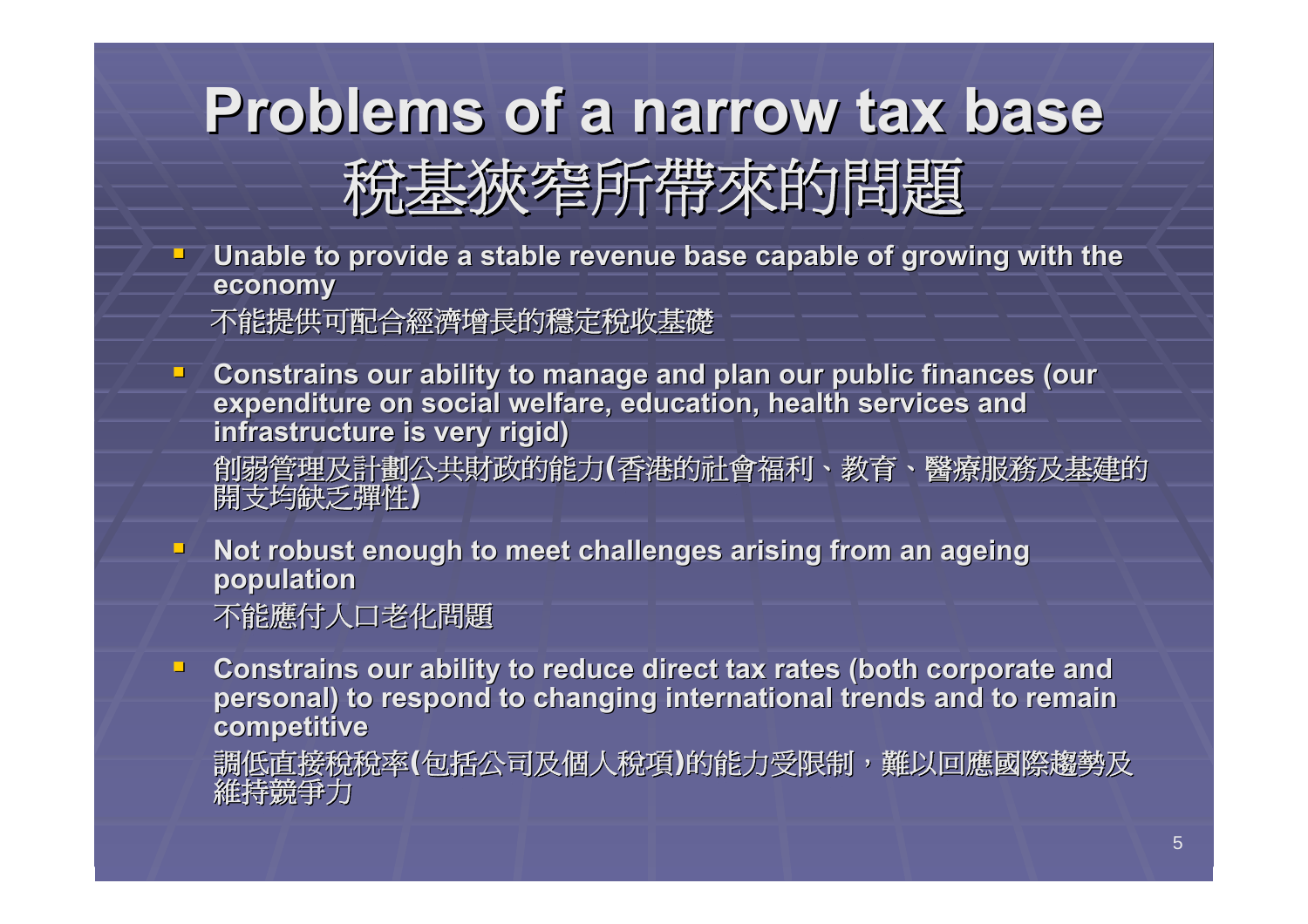## **Need to Broaden the Tax Base Need to Broaden the Tax Base** 需要擴濶稅基

### **P One of the options: Goods and Services Tax (GST) Services Tax (GST)** 其中一個考慮的方案:商品及服務稅 其中一個考慮的方案:商品及服務稅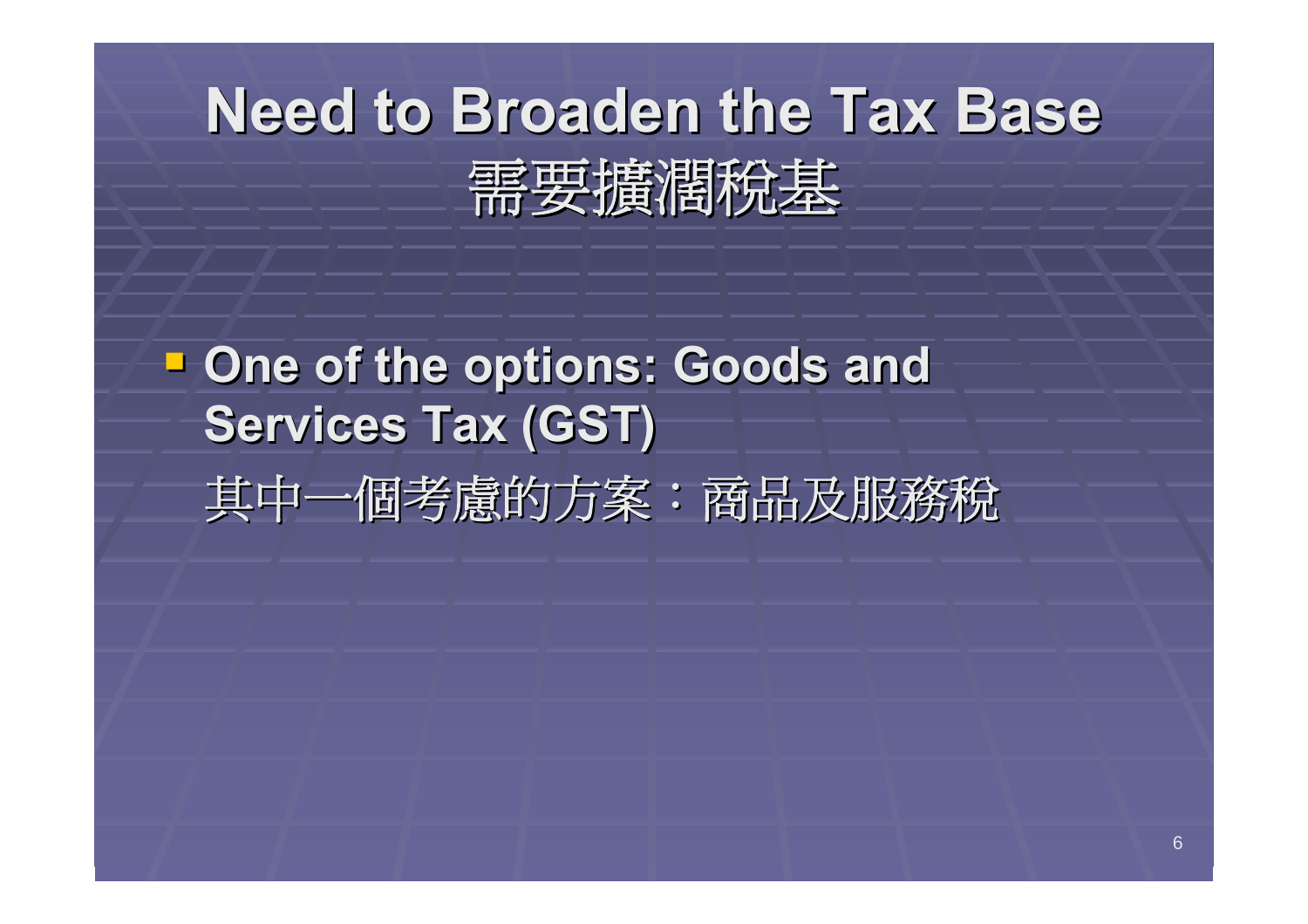## **What is GST? What is GST?** 何謂商品及服務稅 **?**

**LAlso known as "Value-Added Tax "**又稱為「增值稅」 **Levied on local consumption Levied on local consumption** 向本地消費徵稅 向本地消費徵稅 **P Collected at each stage of the production and distribution chain production and distribution chain** 在生產和分銷過程的每個階段徵收 **Borne by end consumers** 由最終消費者承擔 由最終消費者承擔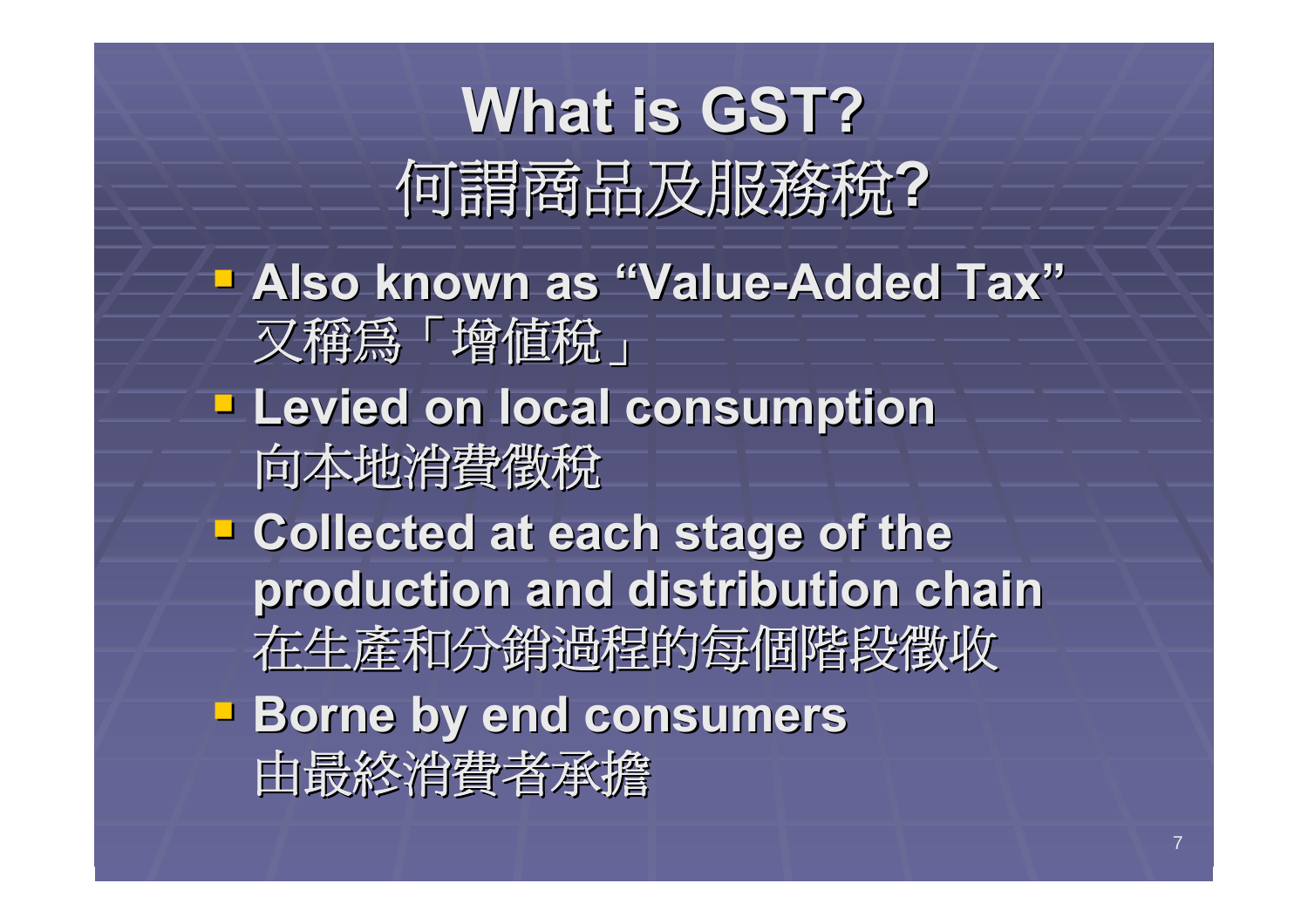### What is Output Tax and Input Tax? 何謂「銷項稅」和「進項稅」 ?

#### **A simple example** 簡單例子

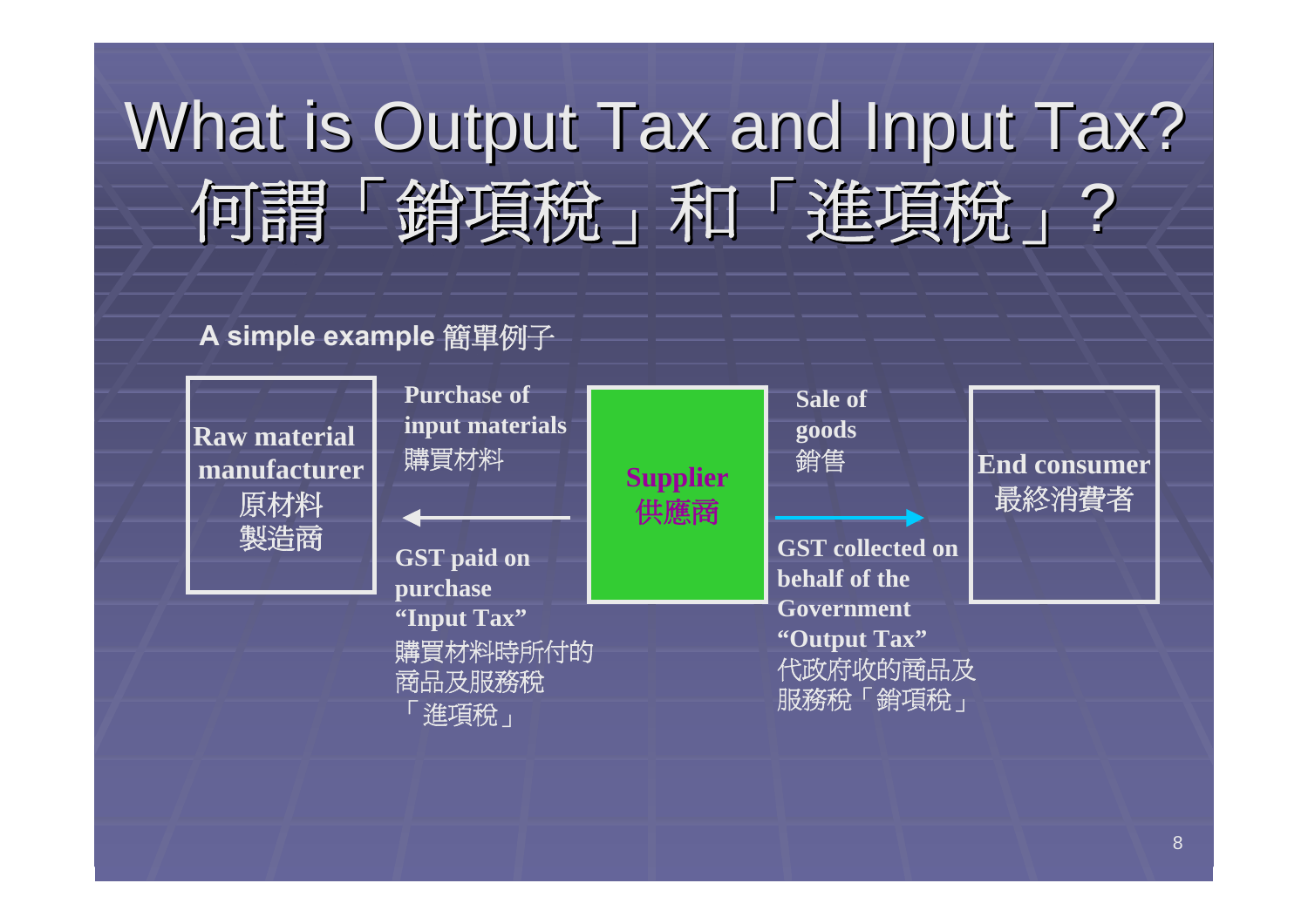### **GST Tax Credit Mechanism** 商品及服務稅的稅收 抵免機制

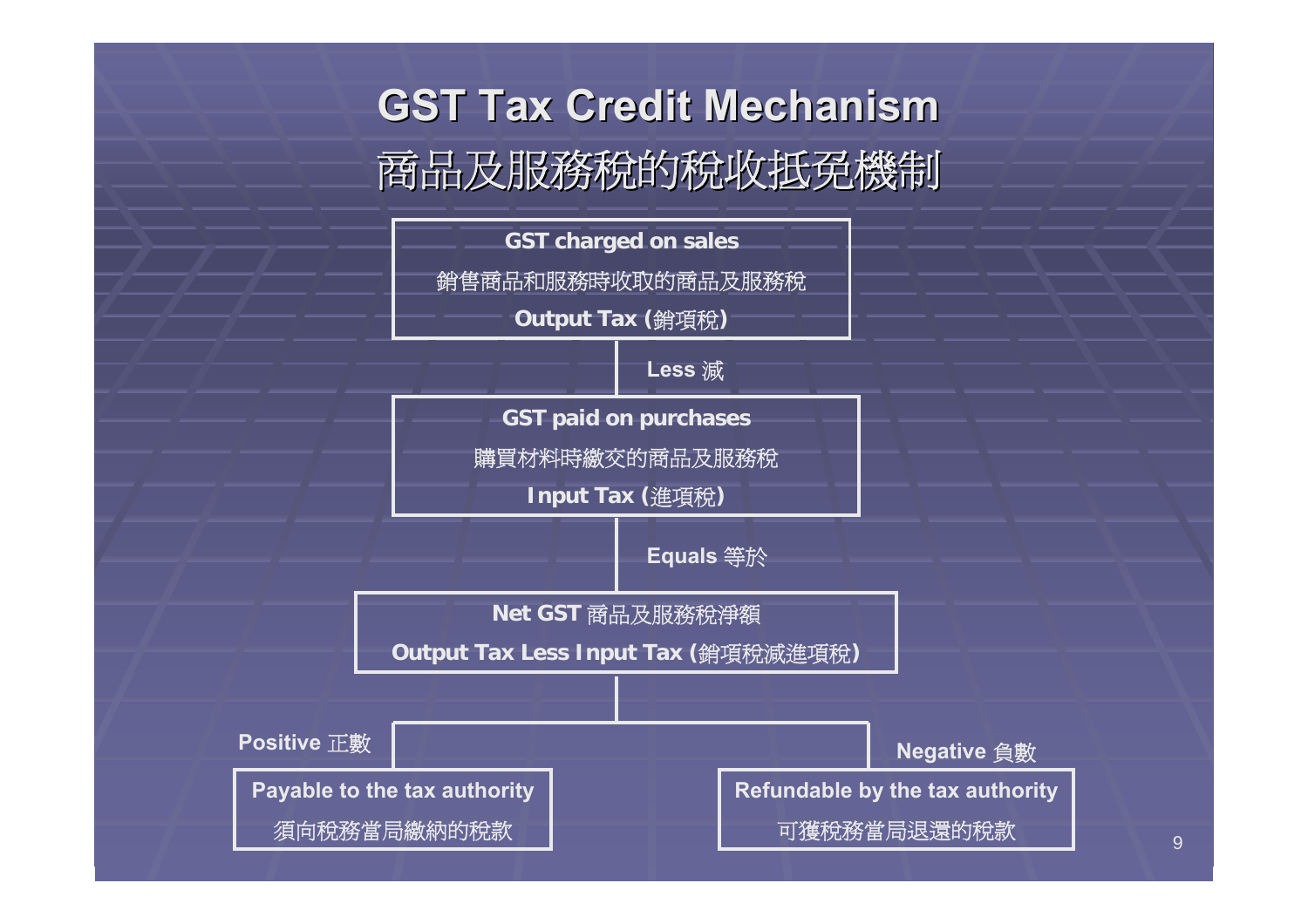

**Destination Principle Destination Principle** 目的地原則 **Levy on local consumption Levy on local consumption** 向本地消費徵稅 向本地消費徵稅  $\overline{\phantom{0}}$ **Zero rate for export of goods and international services international services**出口商品和國際服務實施零稅率  $\mathbb{R}^2$  **GST on imports for local consumption GST on imports for local consumption** 供本地留用的進口商品在進口時則須繳納商品 及服務稅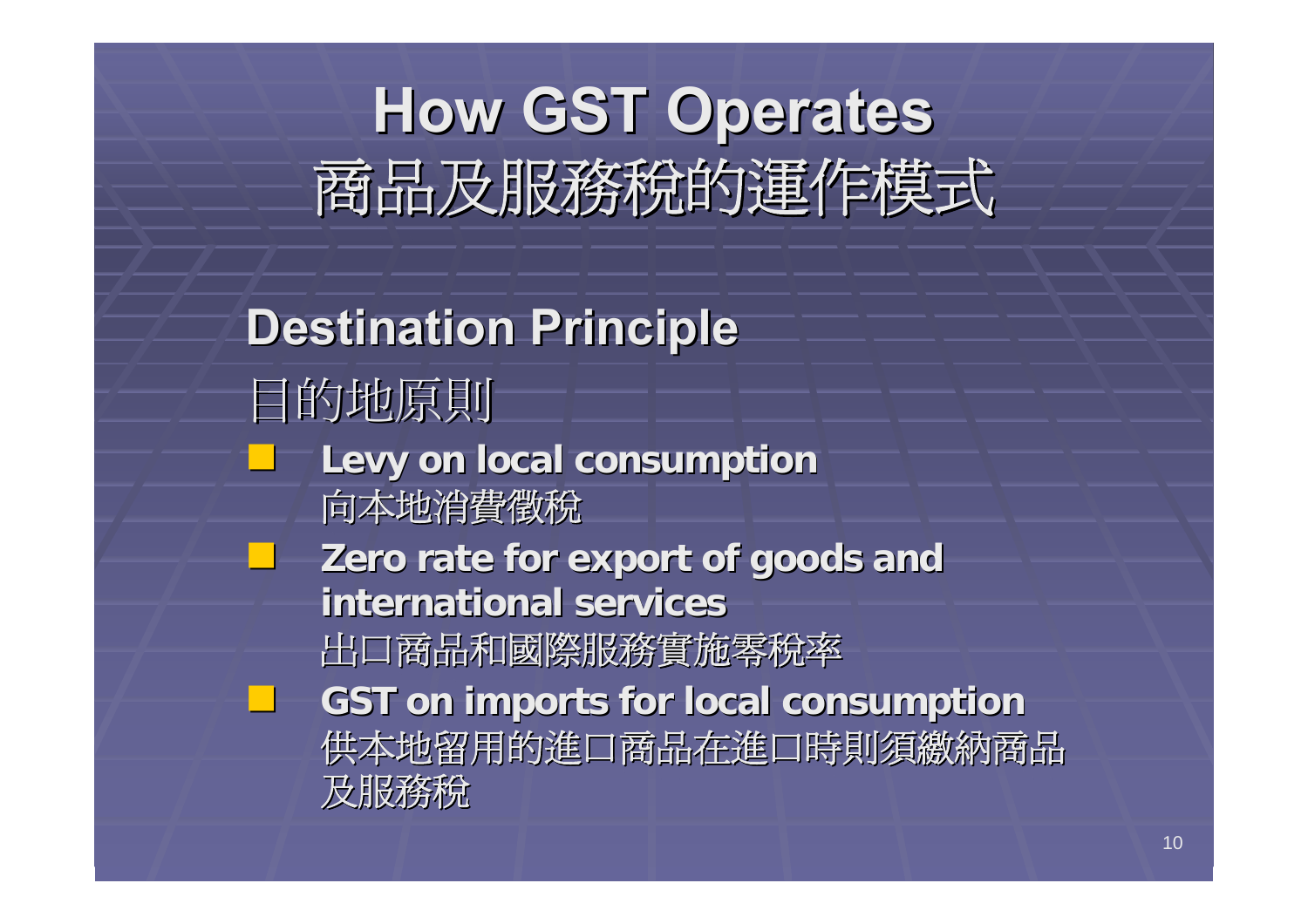## **How GST Operates How GST Operates** 商品及服務稅的運作模式

- **Registration threshold Registration threshold** 登記起徵點
- **Business turnover > Registration threshold Mandatory registration Mandatory registration**

企業營業額 **<sup>&</sup>gt;**登記起徵點  $\rightarrow$  強制性登記 **Business turnover < Registration threshold · No registration or voluntary registration No registration or voluntary registration**

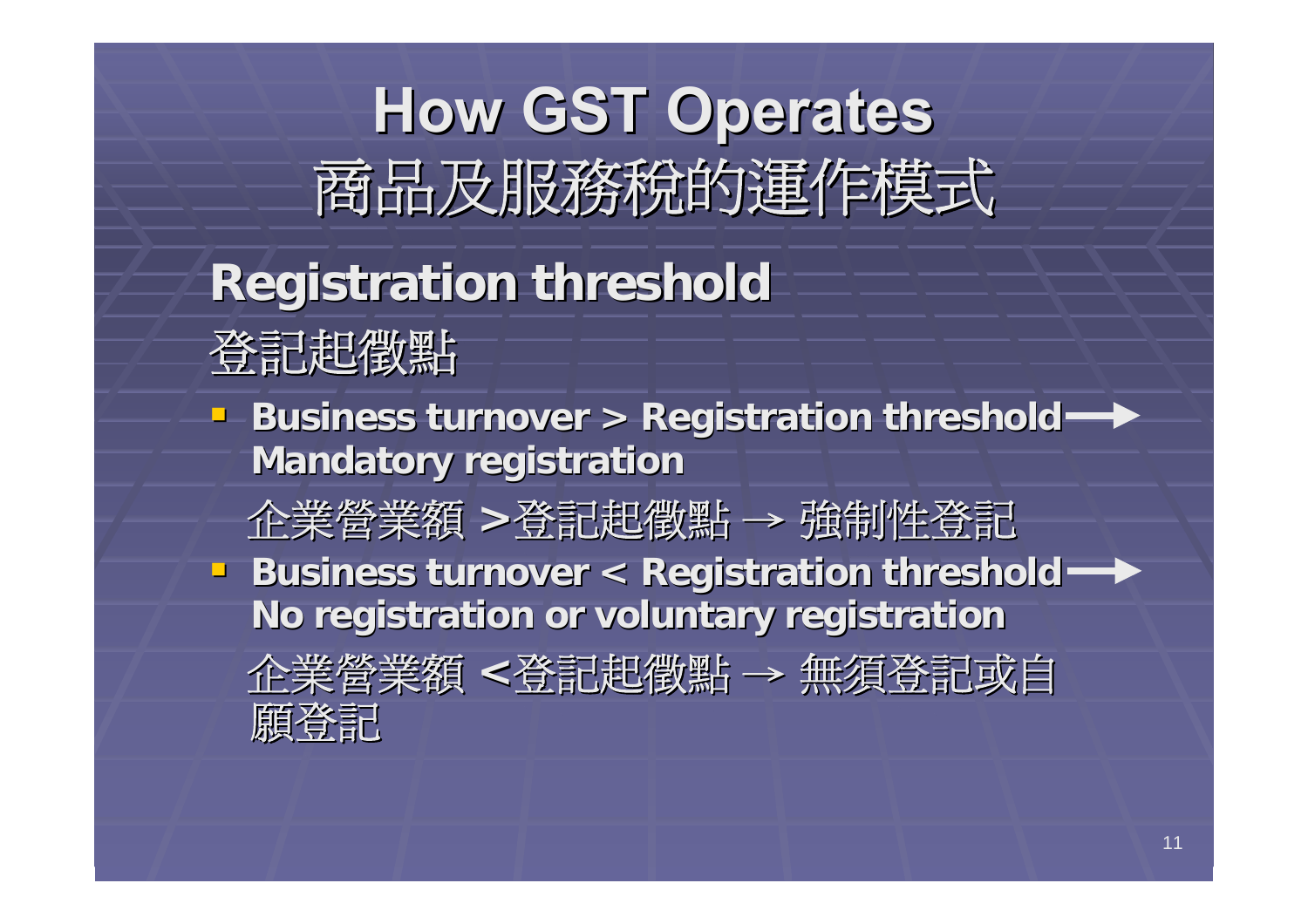

#### **Registered business Registered business**  已登記企業

- **Collect GST on behalf of the Government upon sales Collect GST on behalf of the Government upon sales** 在售賣商品或提供服務時收取商品及服務稅
- **P** Deduct GST paid on purchases 可扣除在購買商品或服務時繳納的商品及服務稅

### **Non -registered business registered business** 非登記企業

- $\blacksquare$  **No GST charged on sales No GST charged on sales** 在售賣商品或提供服務時無須收取商品及服務 稅
- **Cannot claim GST paid on purchases Cannot claim GST paid on purchases** 不可退還在購買商品及服務時所繳納的商品及服務稅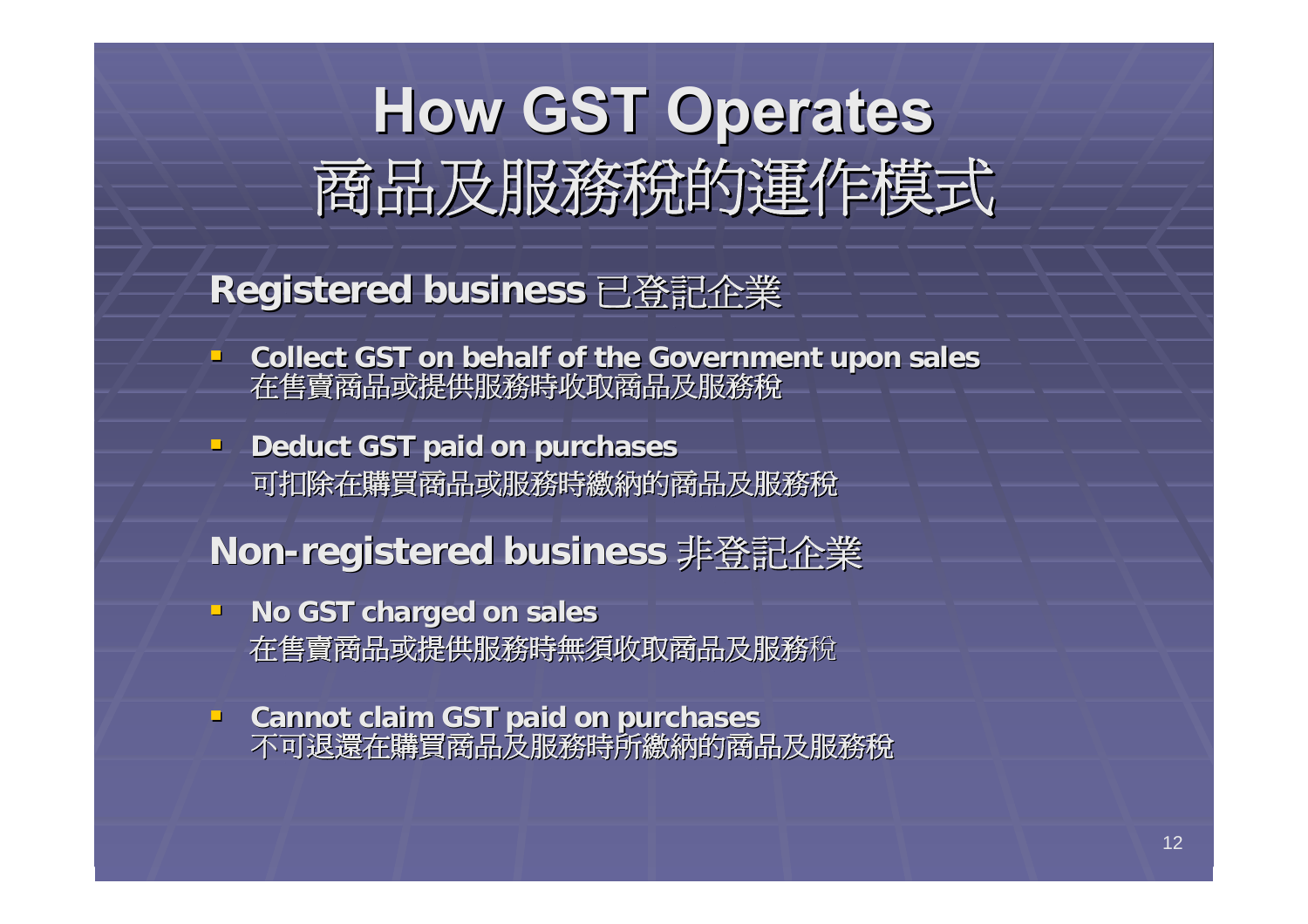## **How GST Operates** 商品及服務稅的運作模式 **Taxable Supply**  應課稅供應

|                                               |                                                                   | <b>Purchases 購買</b>                                                           |                                    | Sale 銷售                                                           |                                                          |                                       |                                                                                                             |
|-----------------------------------------------|-------------------------------------------------------------------|-------------------------------------------------------------------------------|------------------------------------|-------------------------------------------------------------------|----------------------------------------------------------|---------------------------------------|-------------------------------------------------------------------------------------------------------------|
|                                               | <b>Price</b><br>before<br><b>GST</b><br>不含商品<br>及服務稅<br>的價格<br>\$ | <b>GST</b><br>商品及<br>服務稅<br>(Input<br><b>tax</b><br>進項稅)<br>$\boldsymbol{\$}$ | <b>Price</b><br>paid<br>所付價格<br>S. | <b>Price</b><br>before<br><b>GST</b><br>不含商品<br>及服務稅<br>的價格<br>\$ | <b>GST</b><br>商品及<br>服務稅<br>(Output<br>tax<br>銷項稅)<br>\$ | <b>Price</b><br>charged<br>所索價格<br>S. | <b>GST paid to the</b><br>tax authority<br>付予稅務當局的<br>商品及服務稅<br>(Output tax less<br>input tax)<br>(銷項稅減進項稅) |
| <b>Raw material</b><br>manufacturer<br>原材料製造商 |                                                                   |                                                                               |                                    | 1000                                                              | 50                                                       | 1050                                  | 50                                                                                                          |
| <b>Supplier</b><br>供應商                        | 1000                                                              | 50                                                                            | 1050                               | 2500                                                              | 125                                                      | 2625                                  | 75                                                                                                          |
| <b>Consumer</b><br>消費者                        | 2500                                                              | 125                                                                           | 2625                               |                                                                   |                                                          |                                       |                                                                                                             |
| <b>Total GST</b><br>商品及服務稅總額                  |                                                                   |                                                                               |                                    |                                                                   |                                                          |                                       | 125                                                                                                         |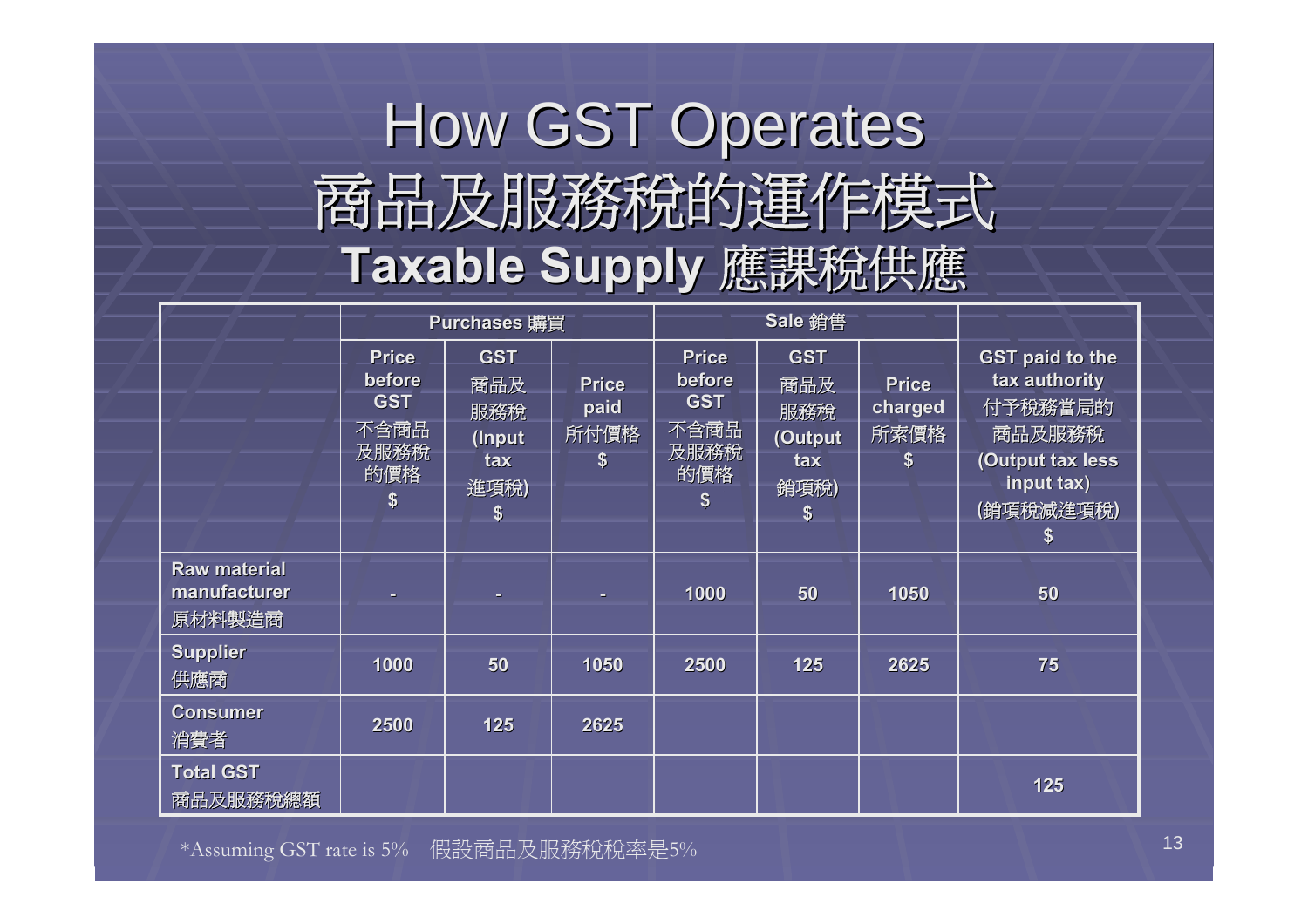

**- Taxable supply** 應課稅供應

**- Zero rated supply** 零稅率供應

**Exempt supply Exempt supply** 獲豁免供應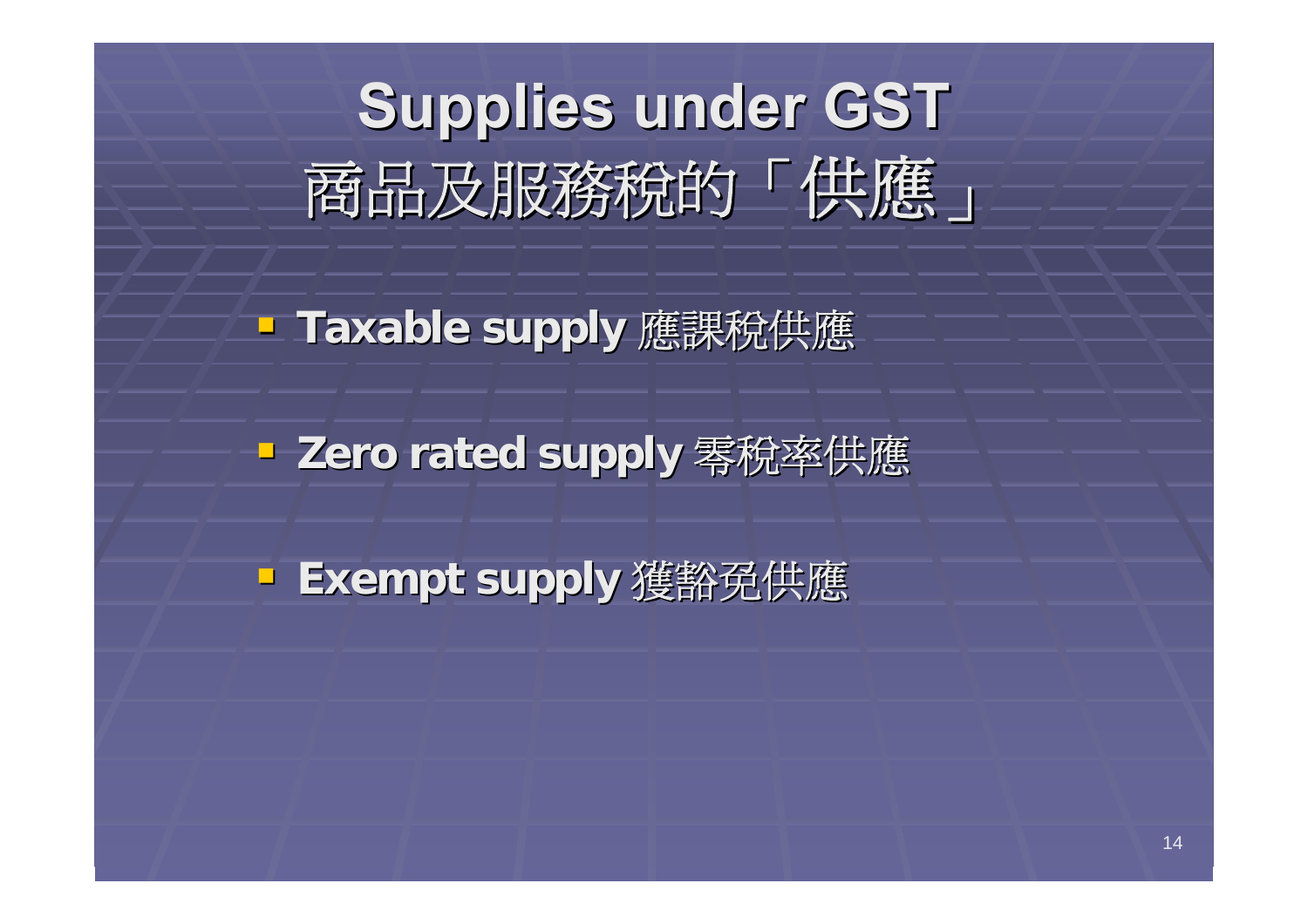**How GST Operates How GST Operates** 商品及服務稅的運作模式 **Zero rated Supply rated Supply**  零稅率供應

|                                               |                                                                   | <b>Purchases 購買</b>                                  |                                        |                                                                   | Sale 銷售                                                            |                                                      |                                                                                                                                         |
|-----------------------------------------------|-------------------------------------------------------------------|------------------------------------------------------|----------------------------------------|-------------------------------------------------------------------|--------------------------------------------------------------------|------------------------------------------------------|-----------------------------------------------------------------------------------------------------------------------------------------|
|                                               | <b>Price</b><br>before<br><b>GST</b><br>不含商品<br>及服務稅<br>的價格<br>\$ | <b>GST</b><br>商品及<br>服務稅<br>(Input tax<br>進項稅)<br>\$ | <b>Price</b><br>paid<br>所付<br>價格<br>\$ | <b>Price</b><br>before<br><b>GST</b><br>不含商品<br>及服務稅<br>的價格<br>\$ | <b>GST</b><br>商品及<br>服務稅<br>(Output<br>tax<br>銷項稅)<br>$\mathbf{s}$ | <b>Price</b><br>charged<br>所索價格<br>$\boldsymbol{\$}$ | <b>GST paid to the</b><br>tax authority<br>付予稅務當局的<br>商品及服務稅<br><b>(Output tax less</b><br>input tax)<br>(銷項稅減進項稅)<br>$\boldsymbol{\$}$ |
| <b>Raw material</b><br>manufacturer<br>原材料製造商 |                                                                   |                                                      |                                        | 1000                                                              | 50                                                                 | 1050                                                 | 50                                                                                                                                      |
| <b>Supplier</b><br>供應商                        | 1000                                                              | 50                                                   | 1050                                   | 2500                                                              | $\bf{0}$                                                           | 2500                                                 | (50)                                                                                                                                    |
| <b>Overseas</b><br>customer<br>海外買家           | 2500                                                              | $\mathbf 0$                                          | 2500                                   |                                                                   |                                                                    |                                                      |                                                                                                                                         |
| <b>Total GST</b><br>商品及服務稅總額                  |                                                                   |                                                      |                                        |                                                                   |                                                                    |                                                      | $\bf{0}$                                                                                                                                |

**Raw material Raw material** man 原材

**Sup** 

**Over** 

海外

**Tota** 商品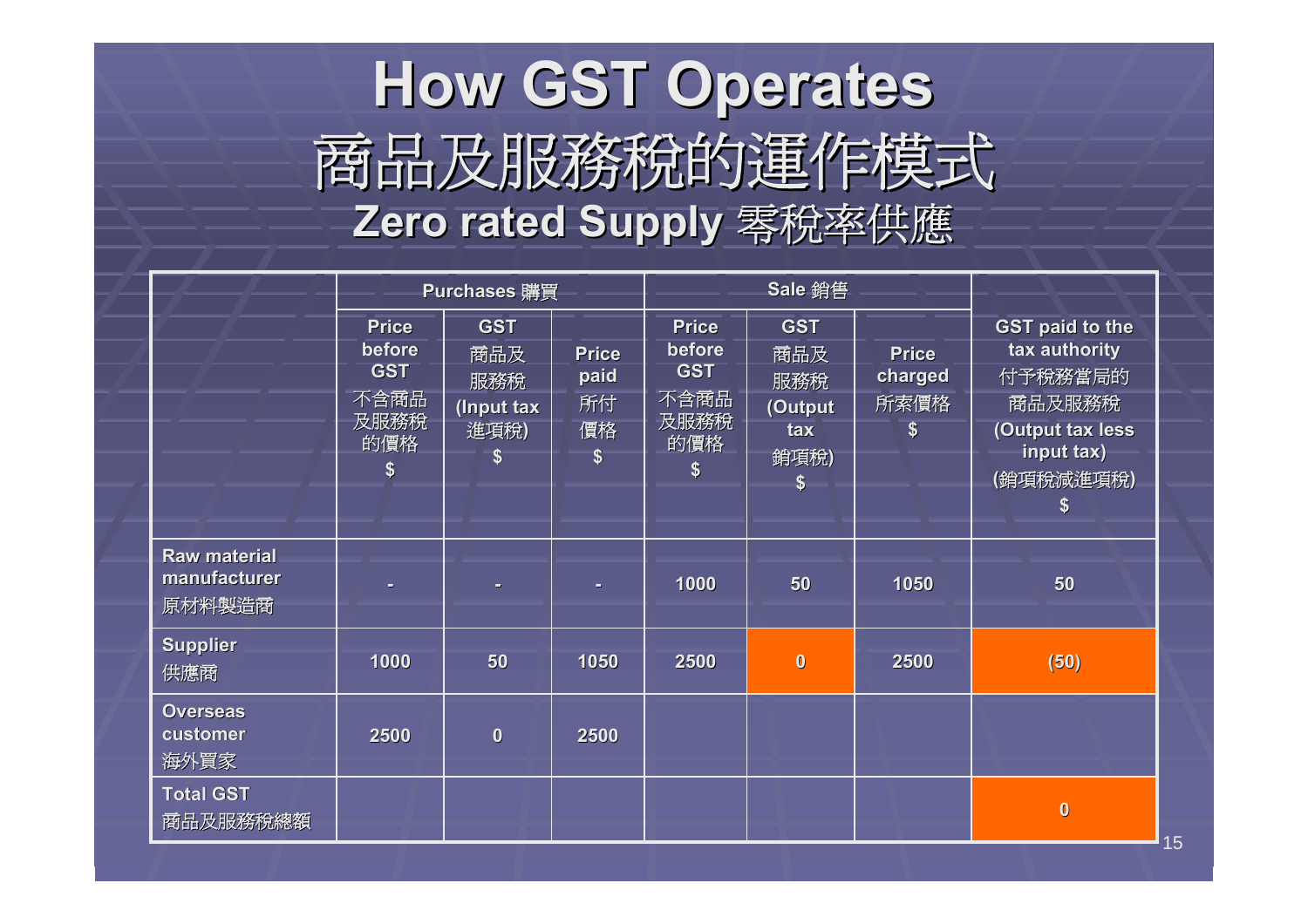### **How GST Operates How GST Operates** 商品及服務稅的運作模式 **Exempt Supply** 獲豁免供應

|                                               | <b>Purchases</b> 購買                                               |                                                                               |                                        |                                                                   | Sale 銷售                                                                 |                                                              |                                                                                                                   |
|-----------------------------------------------|-------------------------------------------------------------------|-------------------------------------------------------------------------------|----------------------------------------|-------------------------------------------------------------------|-------------------------------------------------------------------------|--------------------------------------------------------------|-------------------------------------------------------------------------------------------------------------------|
|                                               | <b>Price</b><br>before<br><b>GST</b><br>不含商品<br>及服務稅<br>的價格<br>\$ | <b>GST</b><br>商品及<br>服務稅<br>(Input<br><b>tax</b><br>進項稅)<br>$\boldsymbol{\$}$ | <b>Price</b><br>paid<br>所付<br>價格<br>\$ | <b>Price</b><br>before<br><b>GST</b><br>不含商品<br>及服務稅<br>的價格<br>\$ | <b>GST</b><br>商品及<br>服務稅<br>(Output<br>tax<br>銷項稅)<br>$\boldsymbol{\$}$ | <b>Price</b><br>charged<br>所索價格<br>$\boldsymbol{\mathsf{s}}$ | <b>GST paid to the</b><br>tax authority<br>付予稅務當局的<br>商品及服務稅<br>(Output tax less<br>input tax)<br>(銷項稅減進項稅)<br>\$ |
| <b>Raw material</b><br>manufacturer<br>原材料製造商 |                                                                   |                                                                               |                                        | 1000                                                              | 50                                                                      | 1050                                                         | 50                                                                                                                |
| <b>Supplier</b><br>供應商                        | 1000                                                              | 50                                                                            | 1050                                   | 2500                                                              |                                                                         | 2500                                                         | mm.                                                                                                               |
| <b>Consumer</b><br>消費者                        | 2500                                                              | $\sim$                                                                        | 2500                                   |                                                                   |                                                                         |                                                              |                                                                                                                   |
| <b>Total GST</b><br>商品及服務稅總額                  |                                                                   |                                                                               |                                        |                                                                   |                                                                         |                                                              | 50                                                                                                                |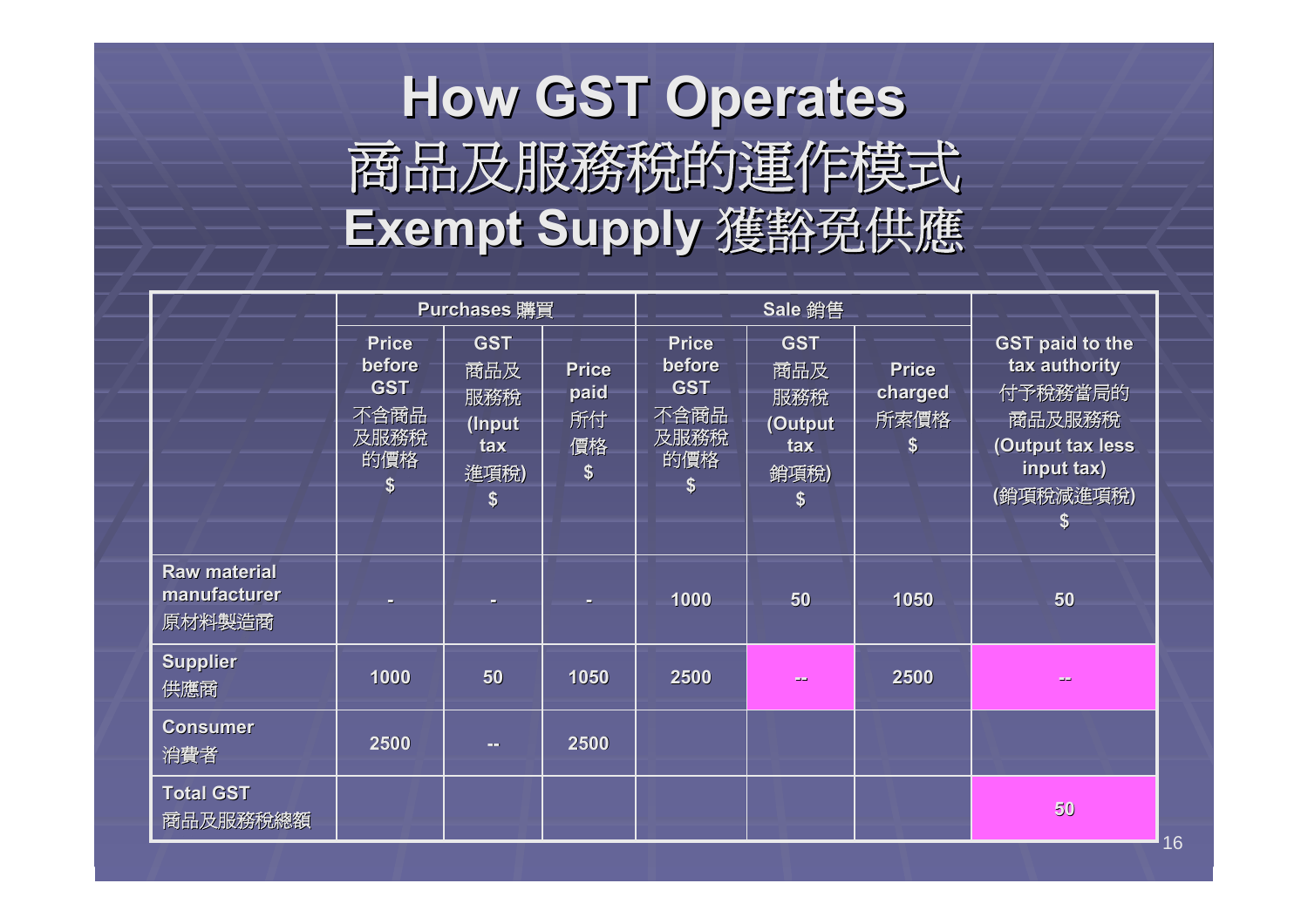**Comparison of GST and RST Comparison of GST and RST** 商品及服務稅與零售稅的比較

■ GST ≠ Retail Sales Tax (RST) 商品及服務稅 **≠**零售稅

 **RST** 零售稅 Levied at retail stage 在零售階段徵收

**Assume goods cost \$2500 and RST @5% Assume goods cost \$2500 and RST @5%** 假設商品價值**2500**元,零售稅稅率是 元,零售稅稅率是**5% RST 零售稅: \$2500 X 5% =\$125**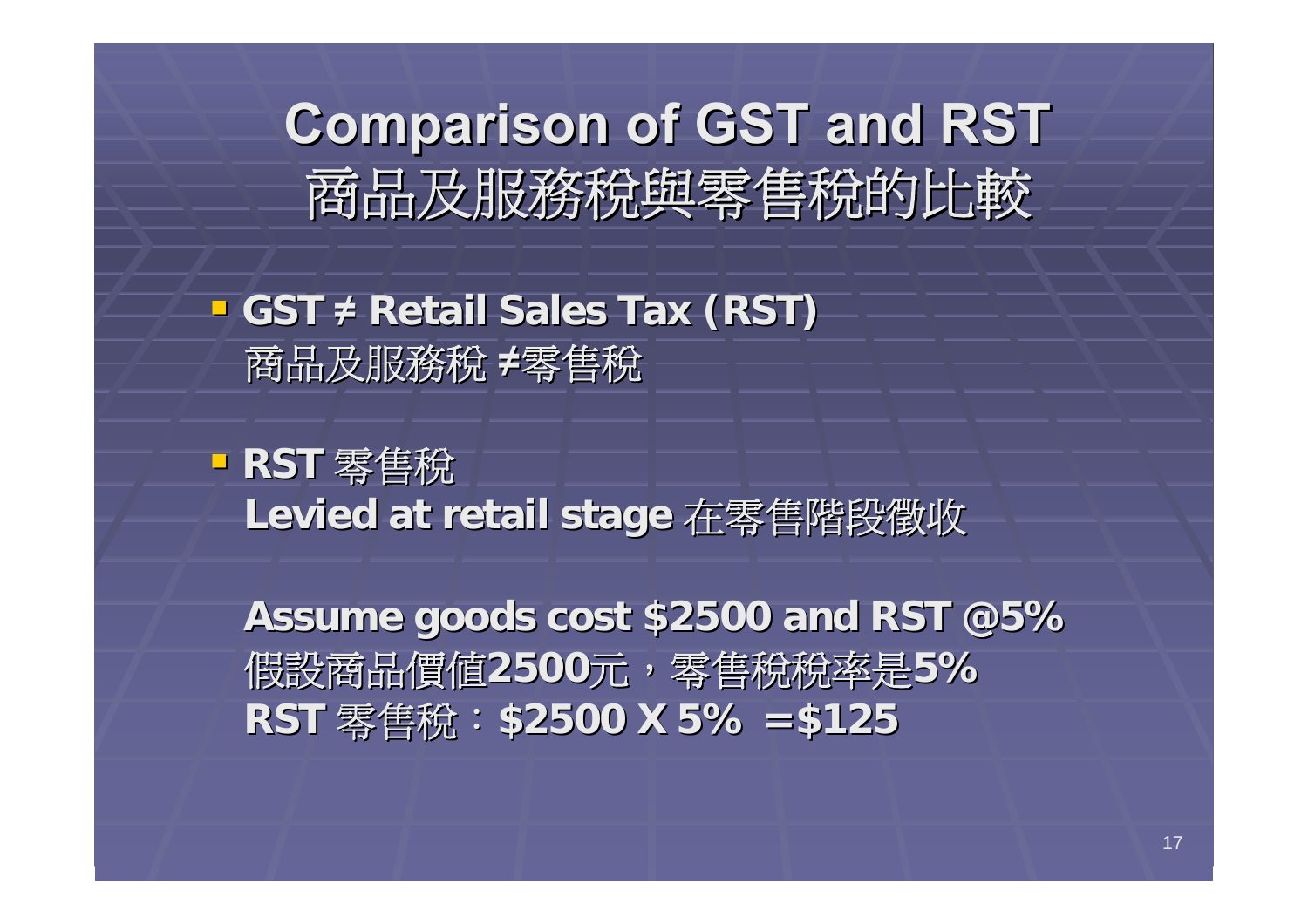**Comparison of GST and RST Comparison of GST and RST** 商品及服務稅與零售稅的比較

Weaknesses of RST 零售稅的缺點 **Hetally not applied to services** 一般不適用於服務

- **Need to define when a seller is a retailer is a seller** 須清楚界定誰是「零售商」
- **E** Susceptible to abuse or fraud 較容易被濫用或出現欺詐情況 較容易被濫用或出現欺詐情況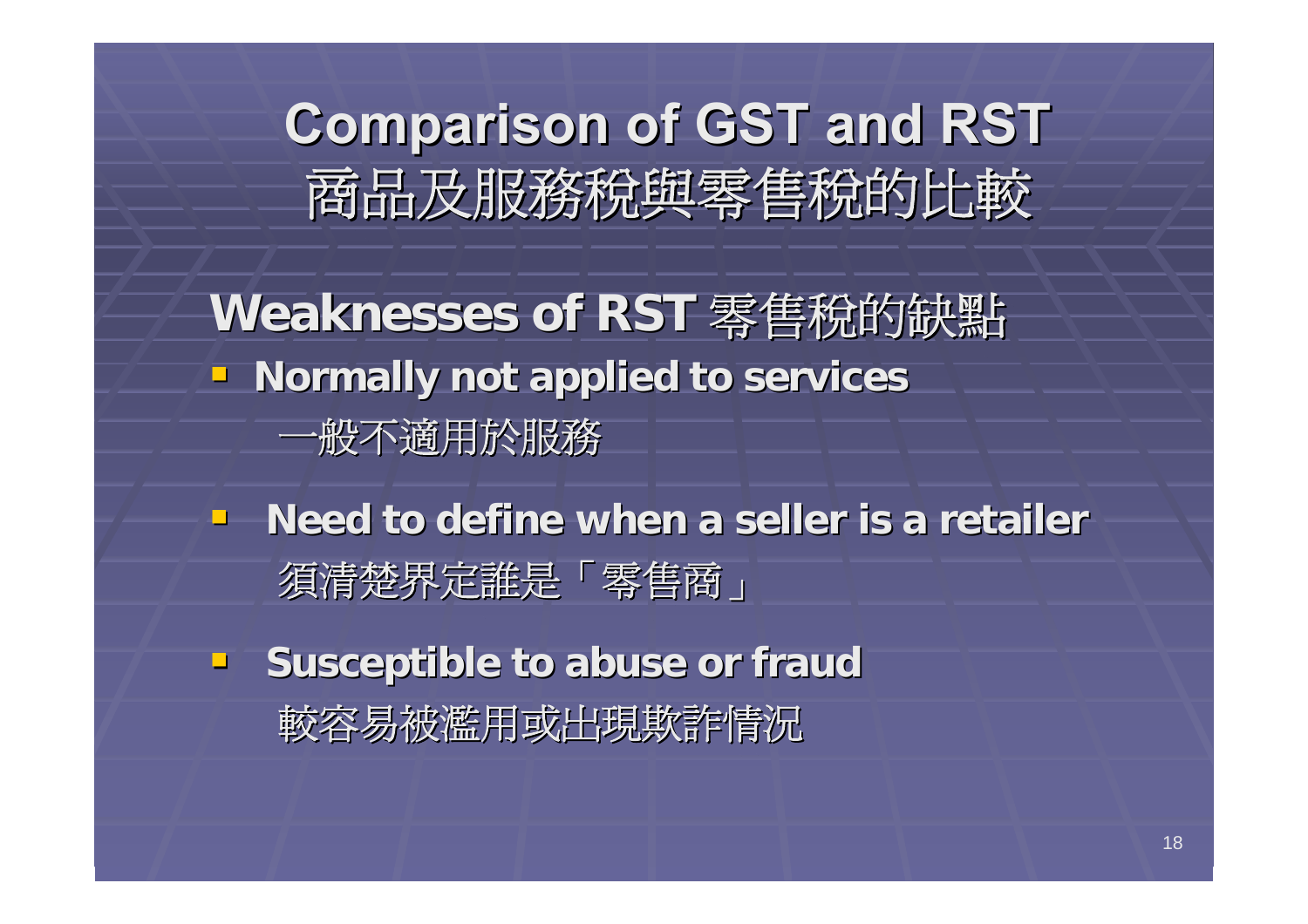